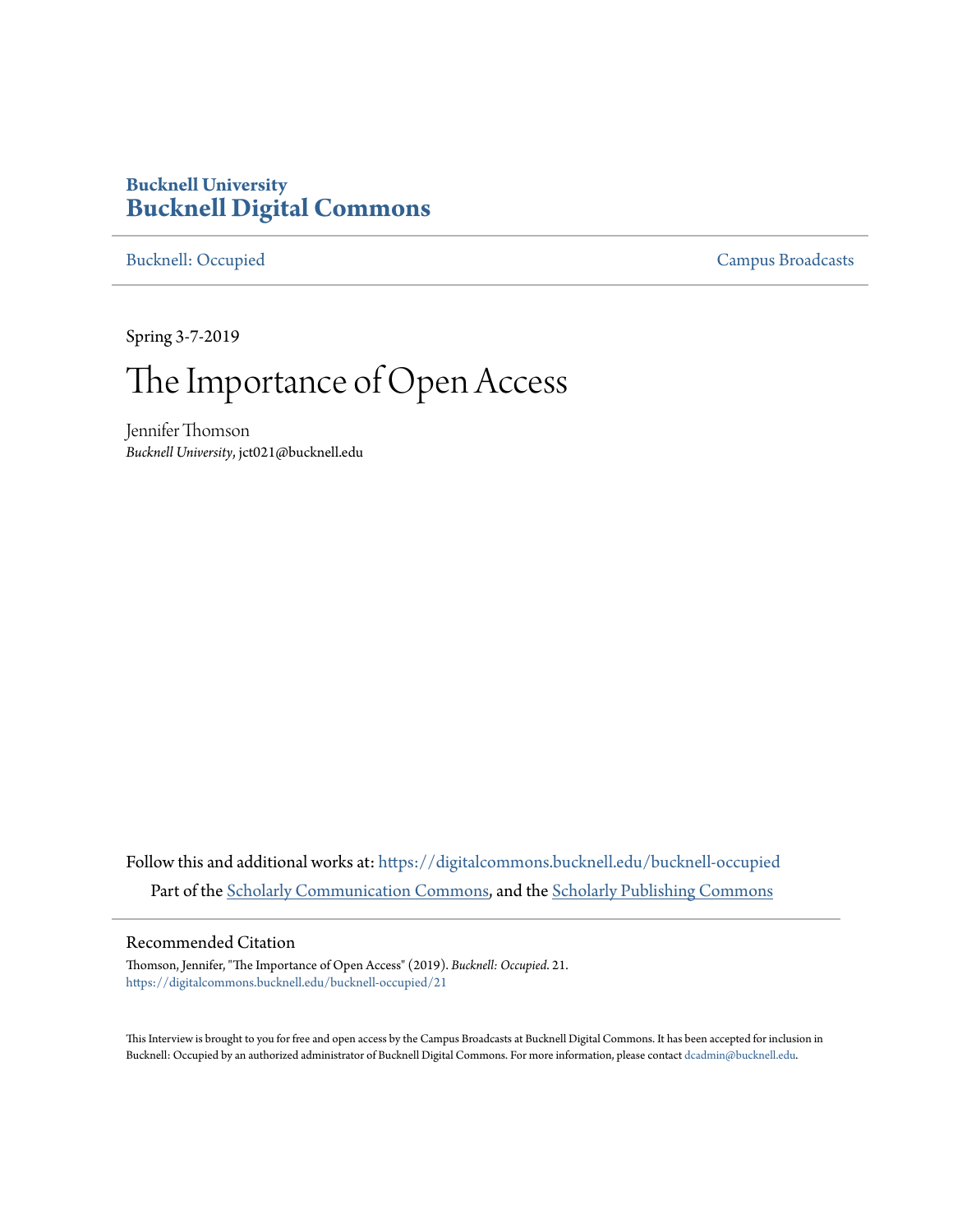**Bucknell: Occupied Copyright 2019, WVBU Bucknell Jennifer Thomson, interviewer (JT) Jill Hallam-Miller (JHM) Dan Heuer (DH) Tammy Troup (TT)**

**2019-02-07 00:57:18**

## **Autotranscribed using Dragon software, unformatted.**

Good evening and welcome to Bucknell occupied here on 90.5 WVBU Lewisburg. This is DJ and ours. And tonight is an exciting show. I have three guests in the studio with me all working here at Bucknell's library and all here to talk about the importance of open access both here at Bucknell but also more generally in terms of academic publishing, and scholarship. I'm talking asked each of my guest. Introduce themselves and kind of let us know what their own personal and/or professional engagements with open access are start mining for your Discovery services library, so I wear many hats. Some of them contradictory. Specifically talking about open access. I serve as our scholarly communications officer. Meaning I oversee our open policy which will talk about later program in charge of a lot of our outreach efforts for OA but when my other hats is managing our library subscriptions which are often extremely expensive counter to OA in 19 nature and professionally. Virtual library and logging in metadata coordinator and I have a background in continuing resources and I'm interested in this topic personally because I grew up from I'm from a very disadvantaged background. I distinctly remember the experience of being illiterate and having the information illiteracy, just wanting to take in as much information as I possibly could, but also not knowing how to discern what was valuable information and what was high-quality information. If we can just break down some of those barriers. I think that you know will encourage more people to engage in thinking critically and having more expansive thoughts about some topics that scholars dwell on publish and I'm Jill Helen Miller, MD interim director of research services and information literacy in the research services department on a personal level. I became a librarian, partly because when I finished up my undergraduate studies I was going to lose access to information that I had through my university and I don't have a home public library, which means that I have to pay for public library services, which I was happy to do but I also felt like I needed more expansive services then what was available through my public libraries. That was what prompted me to go to school for Masters in Library science on a professional level. I spend most of my time working with open educational resources and this year we've been rolling out kind of an initiative related to open educational resources and and trying to reduce costs for students and showing faculty. The benefits of of that kind of open access think you all three of you for taking the time to come into the studio. I know this outside of your working hours. I appreciate you taking time to coming on so tonight were to be talking about open access. In general, thinking through some pretty major cases that have happened mostly nationally but one eye internationally and then turning our attention to Buck Nelson wondering we could just come start the conversation by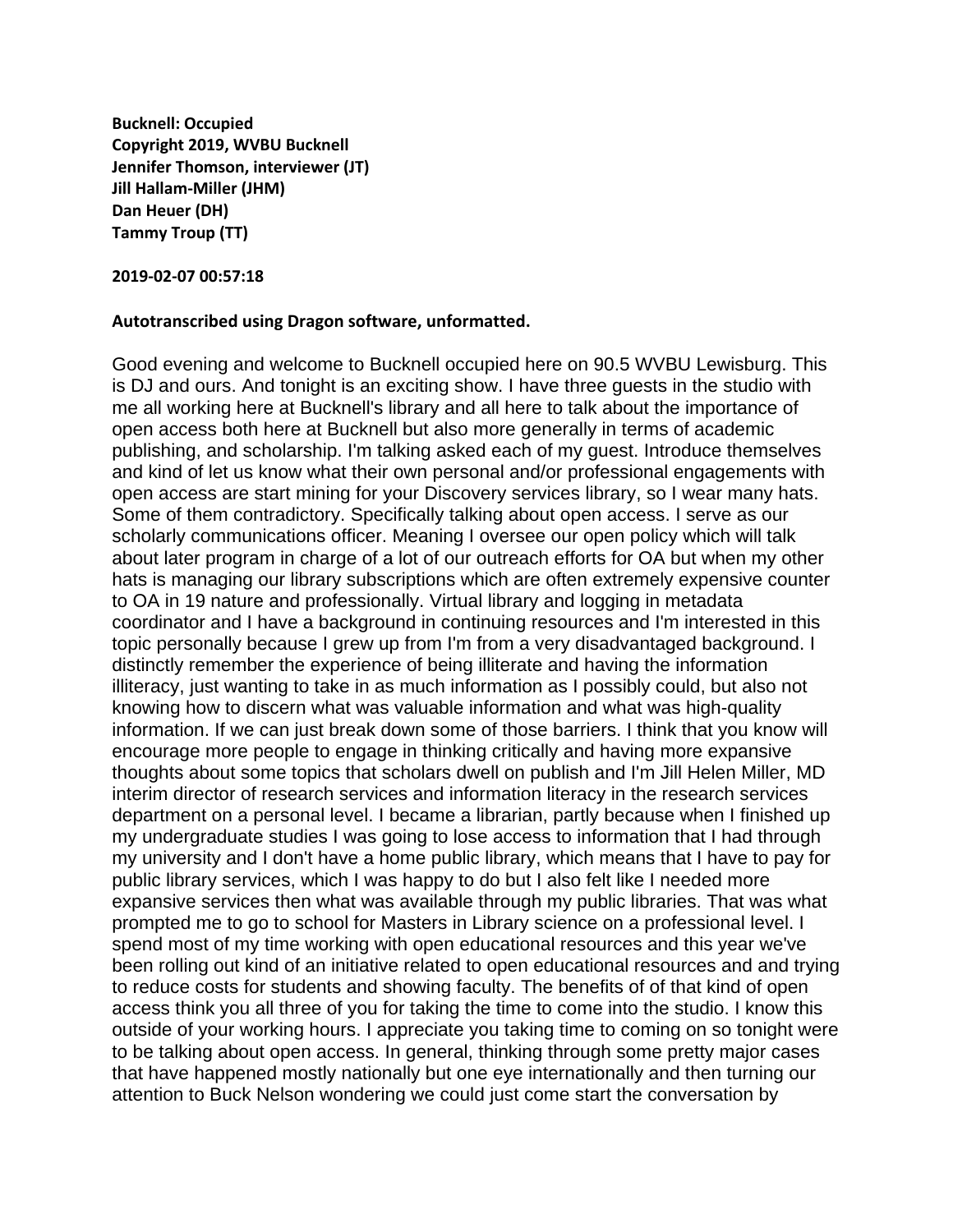defining fried listeners what open access even means right. The term seems to imply an easy definition, but I think we should spend some time flushing yeah so very complicated question. So I think it's important maybe to start talking about what isn't open access water closed systems are so our current systems of publication are where faculty often right articles. These faculty professors are paid by universities. Then those professors need scholarly resources to reference articles of LS Bullard were to subscribe to journals, some of which might be very expensive and if we don't have access will have to borrow them through library loan which is free. Or we could body articles directly so there's another source of university paying articles written and off to publisher. Publisher publishes a the University gets no financial compensation for the professor gets no station for and if we want to access that article have to pay again for so that's close publishing open publishing sort of website model works. As you know what this this needs to be freely available to people. We should also mention that part of that process is the close processes the peer review process and faculty are doing the peer reviewing and they're not getting compensated for that either. It also relates that open access isn't one model. It is one method. It is one form itself. It's the best way to describe the outcomes and out really where you know if if something is freely available can be licensed for reuse is in excess so that's that's the main things that it is that all comments, not one model something in terms of the current landscape of academic publishing. Danny did a really nice job walking us through ID series steps, but how does why is academic publishing not open access list. Let's start from that point. Why wise, it typically running on this close system model. I think that's that's a really good question and it really gets to the heart of how we came to this point and when you look at the scholarly communications infrastructure. This model is a couple hundred years old now. We started with professional associations and clubs kind of choosing to prepare works that there other learned members of the society prepared and not wanted to disseminate and they would lend value to that set up prepared materials and they would disseminate that and into do that the charge subscribers so Danny had a great observation that it's 19th century model that where superimposing on the 21st century and not on so basically we are at this point because we had this infrastructure already developed was built 19th century kinda refined throughout the 20th century and very powerful people are making a lot of money want to continue to make a lot of money and they certainly you know there's there's certainly value added, but we want scholars to think is the value that is added is that worth this nonexclusive right to my scholarship to what I have created you think a lot of this you know the current model makes sense immediately post-Gutenberg, but we've made technologically. No leaps and bounds advancements between then and now to think a little bit about the economic and intellectual significance of publishing within academia item unite as someone engaged in this from the faculty side. Certainly, there are built-in incentives, and in fact requirements to publish like I happened to exist within a field that still publishes books, but most my colleagues exist within fields where the article is his pre-much the only form of scholarship and in fact if they intend to be retained be promoted thingy to publish a certain certain kind of level, which then throws them into the loop that they begin the program with I to me we can think about that. You'll deal with many more academic such as myself so I think that it's important that that step in the publication process where the publisher adds value and we need look at that value about what that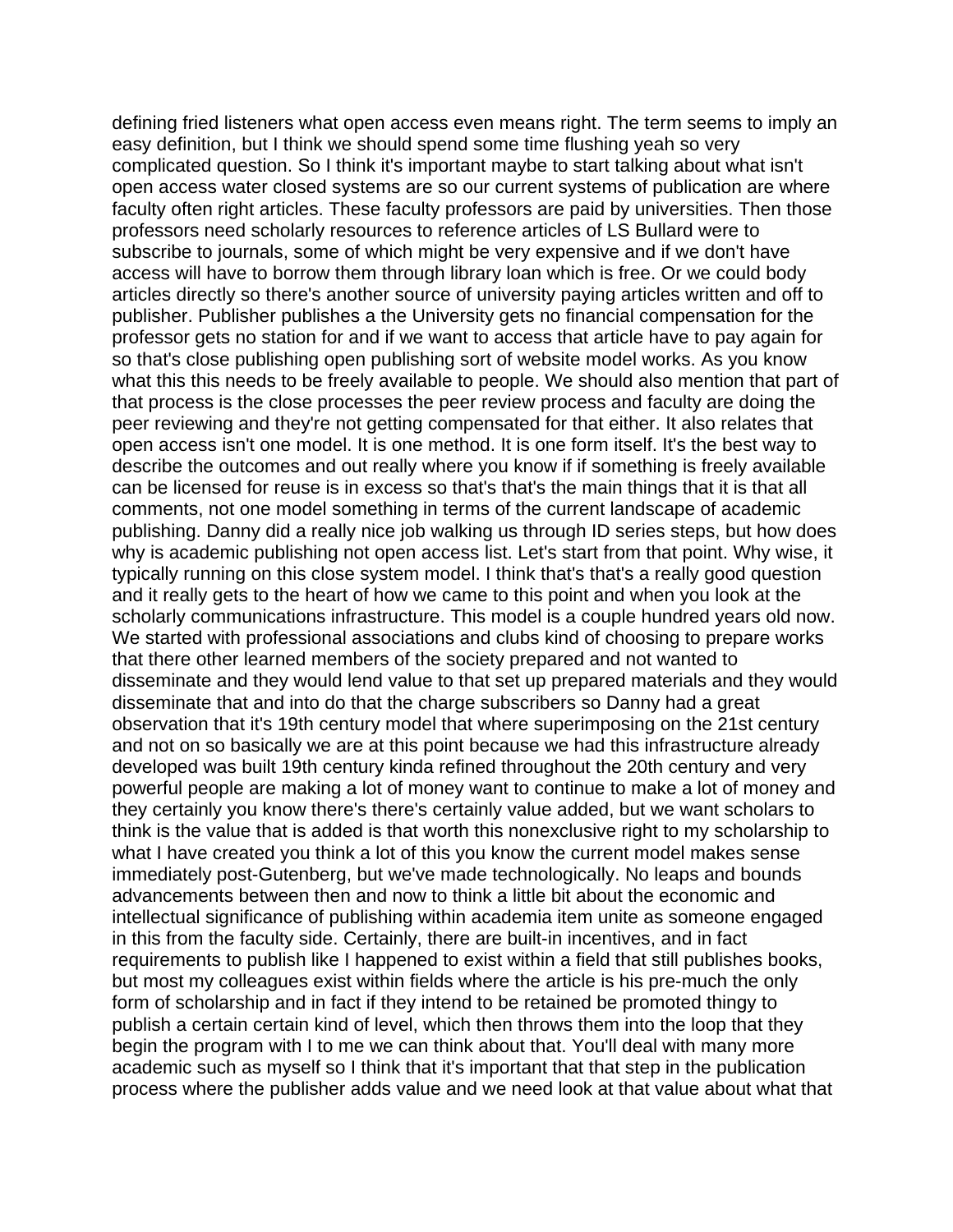thing is industry within the scholarly communications publishing industry. They refer to the idea having that I did publishes registration so your registering your idea and and then that's that's a step that that is critical for scholarly communications. You register your idea with the publisher and then they certify that idea through peer-reviewed and then they disseminate that idea and the dissemination step can be putting it on a platform not increasing the navigability of the findability basically of that piece of scholarship platforms are really, really powerful there there connected with the data they have great tools for translation, powerful search engine, so they do add a lot of value in from of economic standpoint. That is, that is where Brett is this so valuable that it is worth nonexclusive right and in we mainly want scholars to push back just really engage with that idea is, is this does this service have that much value to my scholarship or can my scholarship standalone on access platform or through another means. Maybe we could talk a little bit to give our listeners a sense of the scale of the economy here. I like so what are we talking about in terms of the large large databases that you don't know if I can get to the specifics of how much we spend its substantial 93% of our library materials budget now currently goes to our subscriptions, not that's a house allocated that's outspent because of the scale. Last I checked, L severe, who was one of the biggest science publishers there profit more margin was around 40%, and I think apples is around 30%. So these publishers are more profitable than older, more profitable oil so the scale was basically you're looking for what you're describing. You're looking at an economic model where the majority of the work is being done for first and in fact it it's even worse than that right signing the peer review. As you pointed out Joe is being done for free. We all do that for free, but at the same time, the research that week due to produce these pieces of scholarship which we don't get compensated for is something that we are dependent on libraries having bought a subscription right to access the research) the average cost increase for cereals is about 6% every year. And right now were operating on a flat budget so you know, at some point something's gotta break me. We can look at the opposite side for one minute. Like, what is it mean for not only scholars but just people in general to not have access to these large powerful databases right like if you don't exist with with a membership to university library which provides you all of these resources, like what is that mean for I think that that is one of the most important question we should all be asking ourselves the second stuff all campus even if you are you are not tethered to an employer who provides you with then you don't have access to these this knowledge and an for the majority of the world. That is the environment in which the and so what does it what is it me not have access. It means you're going to try another way. So maybe you're going to cite that his pirated a lot of scholarship and so there there operating outside the legal bounds of just outside of bounds of what is legal and there also intervene if you're using after downloading material other platforms yourself up security concerns and maybe you don't feel as confident then contributing back to the scholarly conversation if you pirating stuff here you accessing materials illegally, again goes back to that imposter system syndrome unite I get this through a legal way, and I there's those questions or you're just not even accessing your settling for just a lower quality of information or just assuming that the research is not there truly is a barrier where you might be paying for articles so wouldn't be uncommon to find an article where you would have to pay upwards of \$30 and you would have access to the article for maybe 36 hours certainly run up against a wall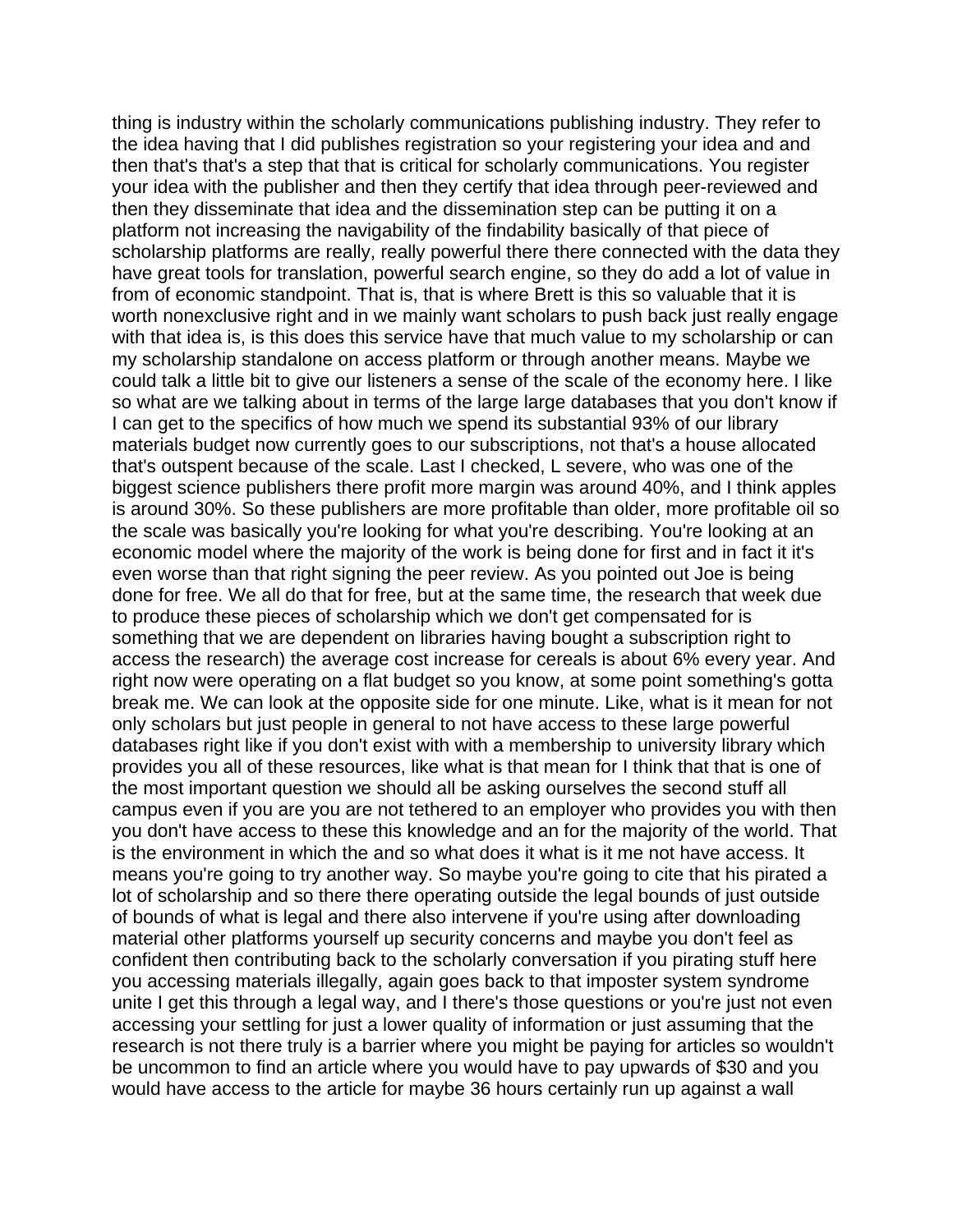before for those of you just tuning in, you are listening to buck now occupied here on 90.5 to PVP Louis Park. I we are having a conversation about the significance of open access within scholarly publishing and effect within intellectual development. In general this really interesting recently spent time talking about this insane economic scale of the closed publishing model, which is pretty much the model that defines university life in the United States. I this point right and then also the costs right. The cost for people who are excluded from that particular system. So given that you notate that there's all kind of ways to look at at the model we live in and say well what's going on here right like how did we get to the state whether the various forces keeping closed publishing in operation like why is it that not only wires that had historically become the system we live in. But what's what's keeping this operational think a lot of it is inertia object at rest tends to stay at rest unless moved by an outside force. So why would why would publishers be incentivized to change their models when their no making money hand over fist for first dollars. The system works in a way where you know you right and you're able to get articles that you need. We haven't reached a breaking point yet so it's tough to get that motivation to say something needs to change and we need to get together and make this change happen. Something that we kind of talked a little bit earlier in preparation and one of the things that Dan brought up was that we might be need enabling this system in library and so that made me think about the fact that when we we as librarians talk to students were encouraging them to use the databases that have these closed resources and you know we can we talk about the fact that those are superior in quality to the sources that you might find Google search and because what you find on the Internet isn't necessarily peer-reviewed. So were encouraging students to use this databases and we have a vested interest in making sure that those usage statistics are high so I think were perpetuating that even though we kind of rail against it as well for sure why that you think that image certainly there's an inertia involved right there's a way in which I know not only scholars of been taught that research happens in a certain way, but your your jobs as librarians have been constructed around certain incentives that tie back into these databases. Why is it that scholars in particular would resist an open publishing model right, why are there particular reasons why, at least in the present moment. People would say I'm not comfortable making my research, widely available yet think there a lot of rumors and false assumptions but also true negative assumptions out there so predatory journals. For example, there are journals out there that are only out there to make money, you could submit garbage research to them and they will package it off and seller in on that and that's about the real thing that happens. So when when equity out here about this they might conflate toward journals with open access bets, you know it's true some time, but by and large it's not true there's myths around the quality of open access, which is supported by evidence but nevertheless those myths have persisted otherwise rational thinking people say you are quite as high quality units not supported by evidence but it's still a feeling that feeling is, is leading to behavior which keeps them from publishing an open access publication is also often a charge associated for publishing an open access journal. Really miss one of the model CS others. There are professional associations that publish open access is other, there's some publishers that have a pay to publish model author is responsible for publishing a lot of times you know they can get that money either through the grant funds that they have they have secured or through their institution. But again, it's kind of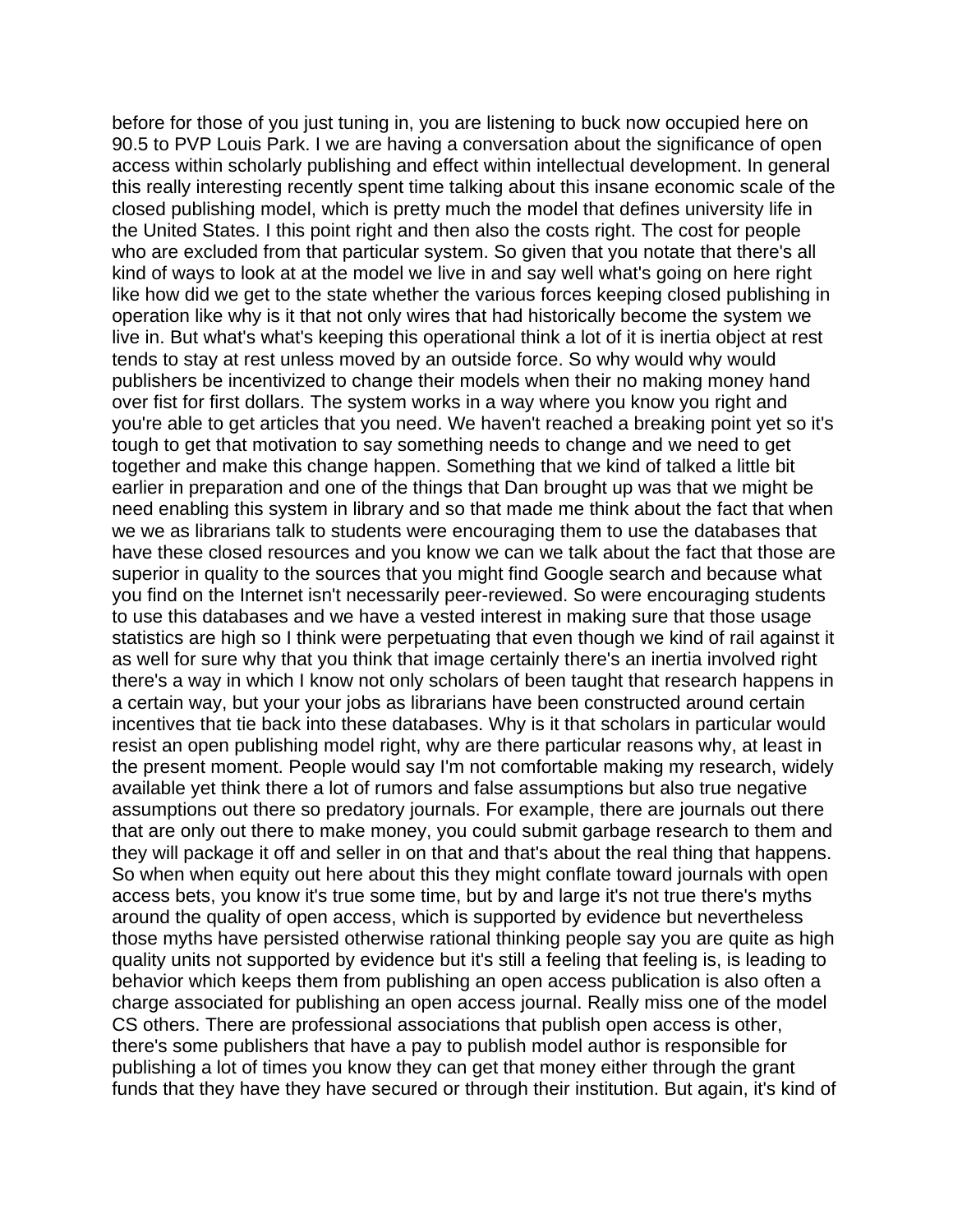those neoliberal solutions for close model still perpetuating the quality still it still is functionally close model right, because without that kind of funding like you have no ability to infect and there's also the question of sustainability. How do you make this sustainable. Maybe that charge is that that cost for publishing is one way to make it sustainable so to me at the beginning of the show you made this comment that in fact there's there's many different versions of open access project I was really interesting and I think maybe we can kind of start to think about the various different paths to open access or expressions of open access through several cases night and I wanted to start our conversation with the case that maybe some of our listeners are familiar with, which is the case of Aaron Swarts Wright, who several years ago I downloaded some close to 13 million articles off JSTOR, which is one of the largest repositories of scholarly articles in that in amassing work from the 20 century in the 21st century and he did a mass download of these articles and made them publicly available. He became quite famous/notorious for doing this in fact was facing criminal charges for that case, I'm wondering if you can talk a little bit about Aaron Swarts. The specifics of this case and why it was seen by such a criminal act. I think a lot of the reason it was seen as such a criminal is because the industry is so profitable and he was an easy scapegoat. So publishers sued him and he was drowning in note various legal fights and he wound up taking his own life with is interesting that the JSTOR had filed the civil suit against him, and then the US Atty. Gen. filed that those criminal charges. Using the criminal fraud and youth act 1986, which was an interesting interpretation of of that line and one injured. Interesting application of that law and in suitcase. If he is dancing. Became this the scapegoat and really saw no other recourse, and in he had been fighting not just after after that download instant been advocating for more open Internet and he was just instrumental in raising awareness of this close model there. There was a bill that was proposed in California didn't passing, but was in support of this these efforts that he had initiated so as far as an example of an extreme way of fighting back against open access. I think his case is his example is an excellent way to just demonstrate that people are actively trying to take measures in their own hand rail against this system that is this infrastructure so incredibly powerful that less government is full support of model and I think from from the reading done like Swarts had had a theory that he called rather provocatively guerrilla open access might this idea that in fact like it was the responsibility of people with access to these resources to liberate them and make them available to people not only within the United States but worldwide my kids. He's understanding was very much international right that there's large areas of the world that have no chance of having access to these kinds of databases in this research. Yeah, sort of like a Robin Hood figure. There are lots of institutions across the world were there. Library budgets are less than 1% of what ours is so not going to be able to afford you nearly what we can afford. We can't afford nearly anything know if Harvard can't afford everything Supporting and related case concerned the sharing of a thesis by Colombian graduate student named Diego Gomez he he he came across this this thesis in one of his trips to one not not in the local library went out of his way to travel to the library and he digitized it and shared it on a platform and the author of this thesis sued him then and in Gomez face jail time than for sharing that thesis online and he was operating on that same principle. This this is information. This is very rare, very unique information about a very specific regional topic and and I wanted to share this with my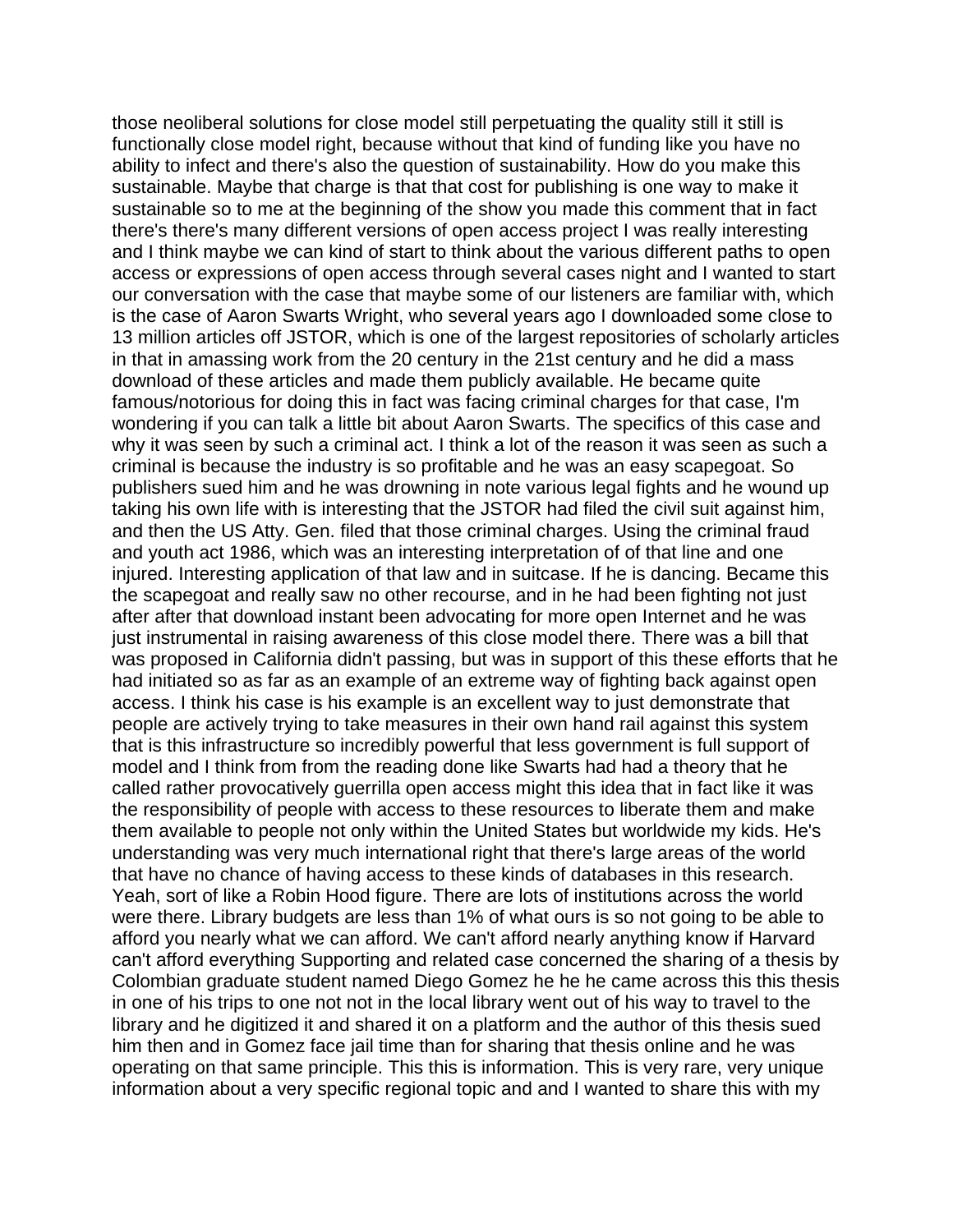small community of researchers who will be directly impacted by this research and he was kind of exercising this this kind of theory of the copyright where he is given back to the Commons. And, and that was his his rationale for sharing this thesis and in operating under that real open access model and again, you know, we have people actively fighting against this as best as they can and what are we going to do going to continue to support this model are going to use. Use our voices use archival edge to fight back against it to so this also should be taught these two cases right of these individuals who need on the one hand, right Aaron Swarts of a particular idea about releasing a large amount of articles Diego Gomez had one document that he wanted to share right and they both faced extraordinary punishment right both. Interestingly hands of the US government. Perhaps unsurprisingly, but this also the issue of open access gets into issues of inequality in access like on larger levels right on University wide levels and there's been to particular cases recently. One at Wright State University and the other Wayne State University, would you really involved in many ways around access to information and the ways in which a university can pull that access to information and infect restrict peoples career path. In so doing some wondering if you wanted to share your thoughts on those two particular cases what they tell us all, and on the right state. So that's pretty typical tactic on the part of administrators to lock out Apple TV heavily striking happen most recently at Long Island University and then it writes right state just a couple weeks ago and and it's part of just this just lay there wielding power became stuck on campus that can access their materials that they have in their offices, they can't access their email and because of that that email access restricted their ability to access the institutional databases because it's it's all authenticated with those accounts but it does speak to this larger idea that we're we're letting our access to knowledge get hired up with our employer. Well, if you're employed by receipt or by the institution. Where were educated instead of operating on this level playing field where we have the same access to information a matter who your employer is, no matter what institution institution pursuing education and and we just we just simply aren't just this stratified system and its it's because of just directly because of this very old bottle supported by very powerful people and I contact little bit about Wayne State students there wrote a resolution supporting the adoption of open educational resources that would be used in courses at Wayne State and I'll kind of give a little bit of information about what open educational resources are there, typically defined as teaching elite learning resources that are available for free and at a minimum they can be retained and reused many open educational resources are also licensed so that the users can revise RE/MAX and redistribute the content they are one of the nice things about open educational resources is that they are typically free to access, and students can retain them for as long as they need to. Usually they can download a PDF copy or they can get a print version at costs through bookstore or through another source and so the students were kind of acknowledging that this is an available option. They also acknowledge that faculty should have the right to choose the best resources that would be used in the course but they wanted faculty to at least consider open educational resources option and I think this is when you're in the open educational resources world you kind of feel like it's happening everywhere but there are pockets. Think where this is happening and where whether or not students are involved in the activism around open educational resources. There are initiatives all over the country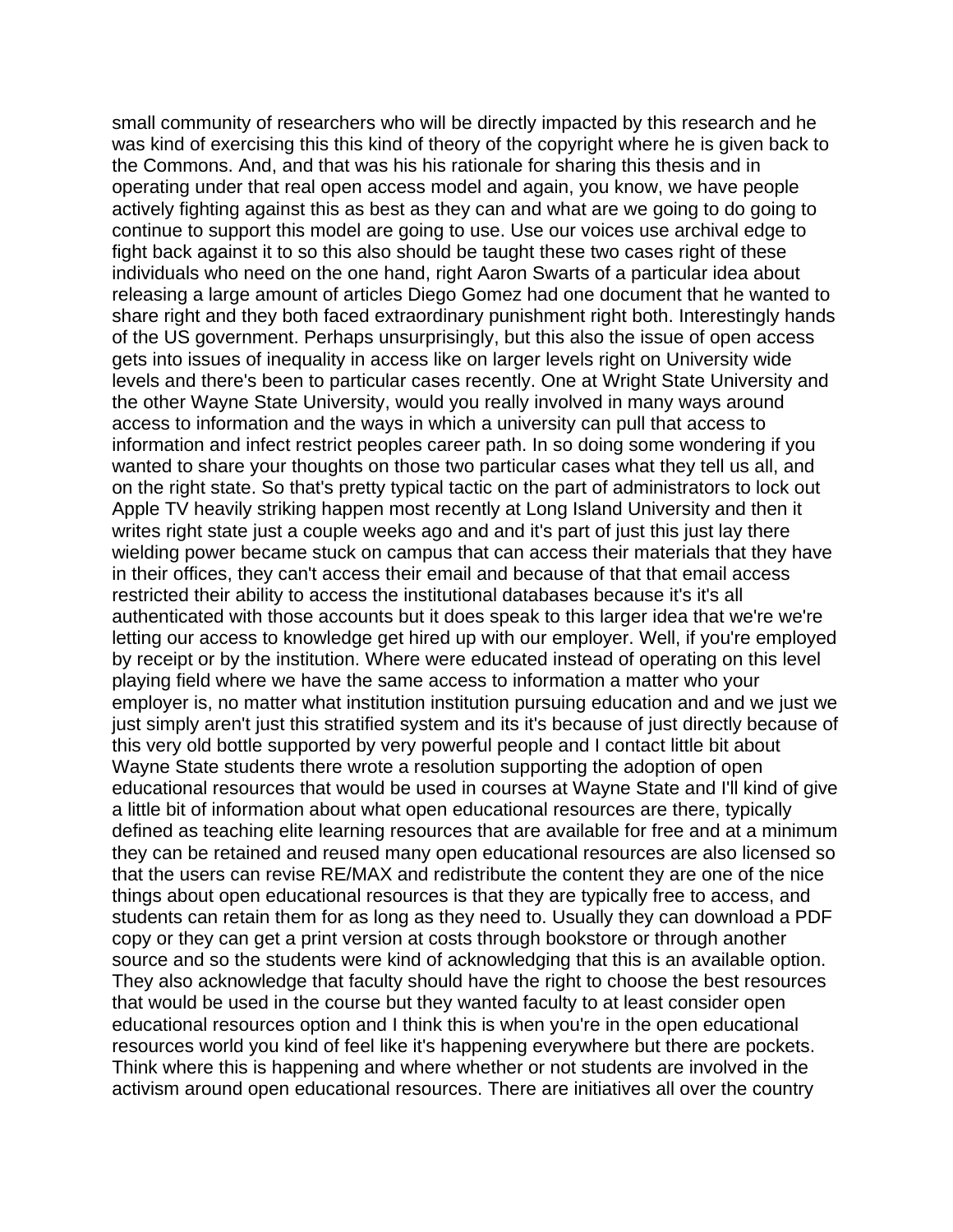and and possibly all over the world where people on campuses often in the library are advocating for these types of resources and at least trying to increase awareness among faculty and students to select them know this is an option and that open educational resources really can serve level the playing field for students so there's day one free access all have access from day one of the course, nobody has to fall behind. Nobody has to make the choice about whether or not to take a course based on the cost of textbooks or whether or not to buy a textbook and knowing in many cases that if they don't have a textbook will be at a disadvantage. They might even fail the course and these are decision students are making all the time you're tuned into Buck now occupied here are 9.5 WPP July 1 to talk about that for another minute or so. So we been talking so much about this relationship between libraries and subscription services and the dependence of scholars on those scripts and services. In many ways, both for their own career but also just for expanding their knowledge, but the student component is is huge hereto. When I think often times we assume that access to textbooks, it may be something separate from the issue of how someone can interact with the library resources when they're on campus, but it's not right. In fact, like having an equal playing field in terms of access to educational resources is just as key component to open access right and I think it's it's not all I'd that librarians often end up being the advocates for open educational resources. Even though open educational resources may not necessarily be something in the library. I so we can think about content that students can access freely through the library, but that's technically not really open they can't retain those resources and they can't make modifications to them. They basically have access to whenever stair but librarians are really all about wanting people to have access to knowledge. And so that's that's kind of why we end up being being advocates and then we can really support faculty in the use of open educational resources. We can help faculty find what they need. We can libraries often create grant programs that will assist faculty in the adoption, adaptation or creation of content that they can then openly license to make content available to students. I think here on our campus, there are faculty who are aware are aware of the textbook cost issue and so we are working towards an understanding of how using those types of resources can really level that playing field and how we can kind of alleviate the burden and help students have better access to knowledge whether courses so that they can achieve their their learning goals to interestingly bring up and I know three of you talked about this like how you yourselves got into this field because you were committed to information being something that could access right use and distribute this kind of thing yet you are working not only within an institution that shuts those pathways of communication down but it's not unique in that regular working within the landscape in which your acting as gatekeepers in a certain way right so can we talk a little bit about cases in which no libraries themselves have started to push back item. There is a pretty key case at Berkeley and that if you want to use that as a way to think about ways in which he will like can, at least in small ways in your job push back against the confines of the UC system as a whole. Actually, just a week or two ago broke off a renewal negotiations with L severe I think the UC system so there were paying upwards of \$10 million a year to subscribe to a lot of the science direct journals and they were the negotiations were going the way they want, so they walk the table. What that means for them going forward will kinda have to wait and see. It's a very bold move that's largely it's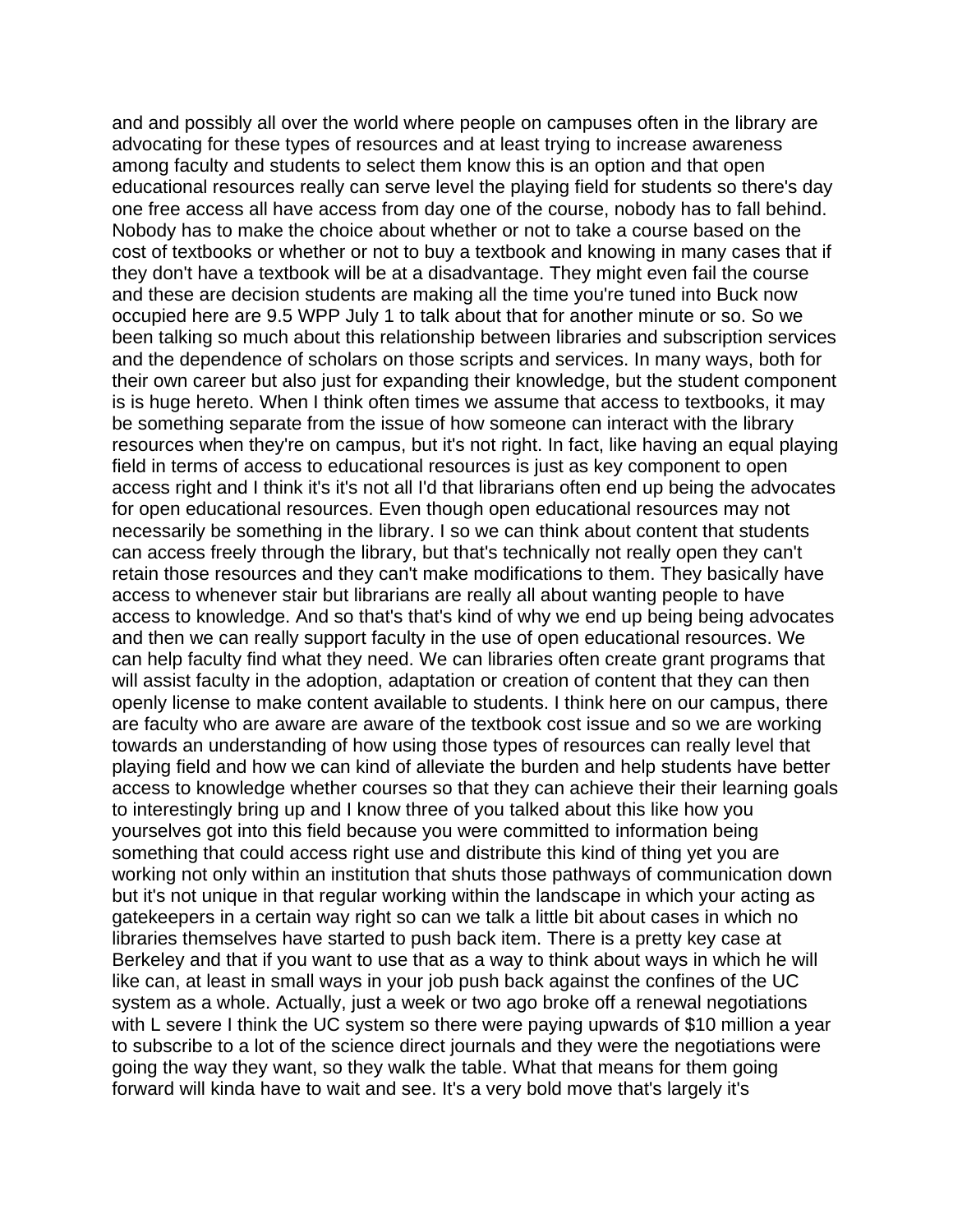unprecedented at that scale US. I know a lot of our colleagues in Europe have made more moves for you deal I think in Germany where most German libraries step away from doing business L severe, so I think it was a bold move and am really excited to see and mining up to that a lot of this gatekeeping kind of behavior is is because where where we are, our technological and historically, there was the library on campus this this centralized management of information resource books and maybe some journals of your believing journals were kind later on the scene look at that that long history of libraries and in in the United States we lobbied for and we obtain permission to exercise a unique exemption to copyright, which allows us to copy materials and make those materials available and not so historically. I think libraries weren't quite the gatekeepers that we are now because we have, we were still still offer a centralized service it's based on that manage hopefully sustainable management of funds that the institution has given us to use to manage resources for the University for the entire campus community so I do hope that the idea of gatekeeping behavior is tempered without reality of it. No part of that is because of the system that wearing everybody here at preferred to be doing research supporting research and in helping with reference enhancing records then negotiating a vendor to play hardball funders trying to negotiate contracts down just so we can avoid having to cancel things just because the budget can support them anymore and that's kind of what's another thing that is just just and equal in this this entire environment. It's kind of like horsetrading down and we are bound to these countries contracted that we've negotiated. We can't share this information with other libraries or our communities kind of absurd backed into this corner. Because of this this environment. We love we love this fact that University of California exercising the fact that they they published 10% of the world scholarship percent of the scholarship in this particular are held by L severe not of the world spoke, but they do have very powerful negotiating. Powerful night I mentioned listening to 3P talk, I mentioned must be frustrating jobs to constantly be negotiating this to say the least, and to know that through a lot of national surveys that we participated in our cereals. Budget is publicly available. So these publishers can go online how much we spent last fiscal year, just the price accordingly, we could have libraries who are our peers. They could be paying thousand dollars less thousand dollars more about it were to take a brief break from public service announcement back to continue this conversation. Your great talk about books shifting show you are tuned into 90.5 WV BU. This is now occupied Jill Tammy and Dan the studio with me tonight. Each of them as a librarian working here University E\*TRADE deeply engaged in thinking about open access to information particular within a university environment ops. We spent so much time talking about open access in a general way and in thinking about things going on on a nationwide level. I like to bring our attention in this last 15 minutes to buck L itself right so what is the state of open access at buck. Now this point time so October 2011 book, no faculty pass an open access policy giving both know University limited use of their scholarly articles for the purpose of making them open access so you know what with this really looks like is no faculty are allowed to give us their post peer-reviewed might be a Word document without all the typesetting, etc. you can give it to the library and will upload that to our institutional repository called Digital Commons which is which makes the article freely available to anyone in the world and how to set function in a way that doesn't bring legal trouble to buck now lies it okay for the University to make all of our articles publicly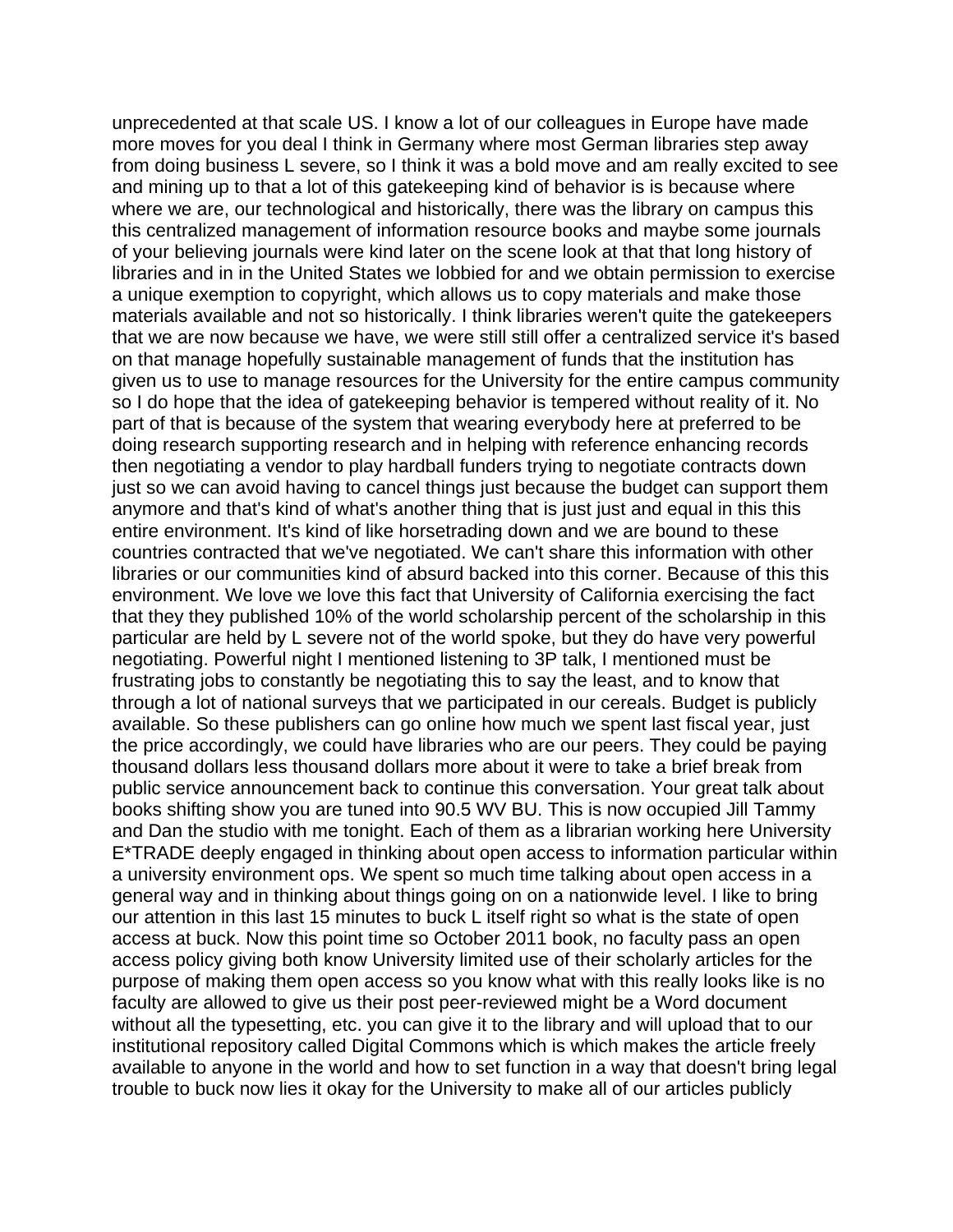available, but then Diego Gomez couldn't upload somebody's thesis to the think the fact that we have a policy that the faculty endorsed giving University primary access to their scholarship is sort of our saving grace here. It is an opt out policies so if the publisher really come back and no bite. But habit feeds them. They they could and we would remove the article are not loaded first place, but in our experience, I've been involved in our open access policies since 2012. Never had a request from a professor or publisher and how we professors, on average, you have an idea of how often people participate in this program. Right. We started off the show kind of talking about the ways in which faculty are trained not to be invested in the close publishing model right so to what extent is the faculty exceed buying into this and and submitting their work. I say about a four faculty are regular contributors and stars, including including the fact that they have uploaded a preprint material to the Commons and including that they gauge and with your site that numbers euro. It's just it's an only gets on the radar of our faculty here to go through that type that step upload and then and then start that negotiation or engaging that agreement, publisher, and the members that I have chatted with about this expressing concern. Well, it's that peer-reviewed process were major mistakes. We found they don't upload something and then have that challenge, which is a valid concern, but there's there's a significant number of journals that still operate Meckler's model that that are what's known as green level of open access to you can take that material that has been that has undergone the peer review process has technically been registered technically been certified and you can upload that post print repository and in week we would certainly like to see more more of those post prints to just just to keep that level fulltext access instead of just the link out to that close date of air was joking yesterday and are prep for this. This could be the libraries green new deal. So what are the particular pressures felt at an institution like Bucknell when it comes to about making information openly accessible. Yeah, I think a lot of the pressures just inertia and the fact that our open access policy doesn't really have any teeth. There's there's no comes from the library rather than the Provost office and there's there's absolutely no penalty other than maybe spamming your inbox asking you to submit, not really knowing where the faculty continue to stand on this test in 2011 eight years ago and now know do the faculty still support that you and what is done in the meantime, to encourage compliance with this policy. Are we on boarding new faculty with sharing these values. Are we still share this value. Those questions need to be addressed is from time to time revisit our visitor history or non-reaffirm on an artist at that unit we have. We talked about the fact that we have this ever-increasing subscription cost with flat budget and that I'm not sure how much were talking about that on campus, and we probably need to be having yeah those conversations and talking about the value of open and encouraging valuing and seeing where we can land on the subject. So on that note, what are the kinds of changes that would need to be made hereto to whatever degrees possible make Bucknell an open access environment. I think we sort of really neat have a cultural shift. We as a community say no open is the future we need to faculty need to start looking out open access journals are open access models since Tammy said for an open access as an outcome. We get to that outcome. I think once we really start embracing that the scales started to feel. Dan said earlier that he felt we need to get to a point where open is the default I left in you. Even if a closed access journal is his chosen purposeful and why they chose that model on me today want to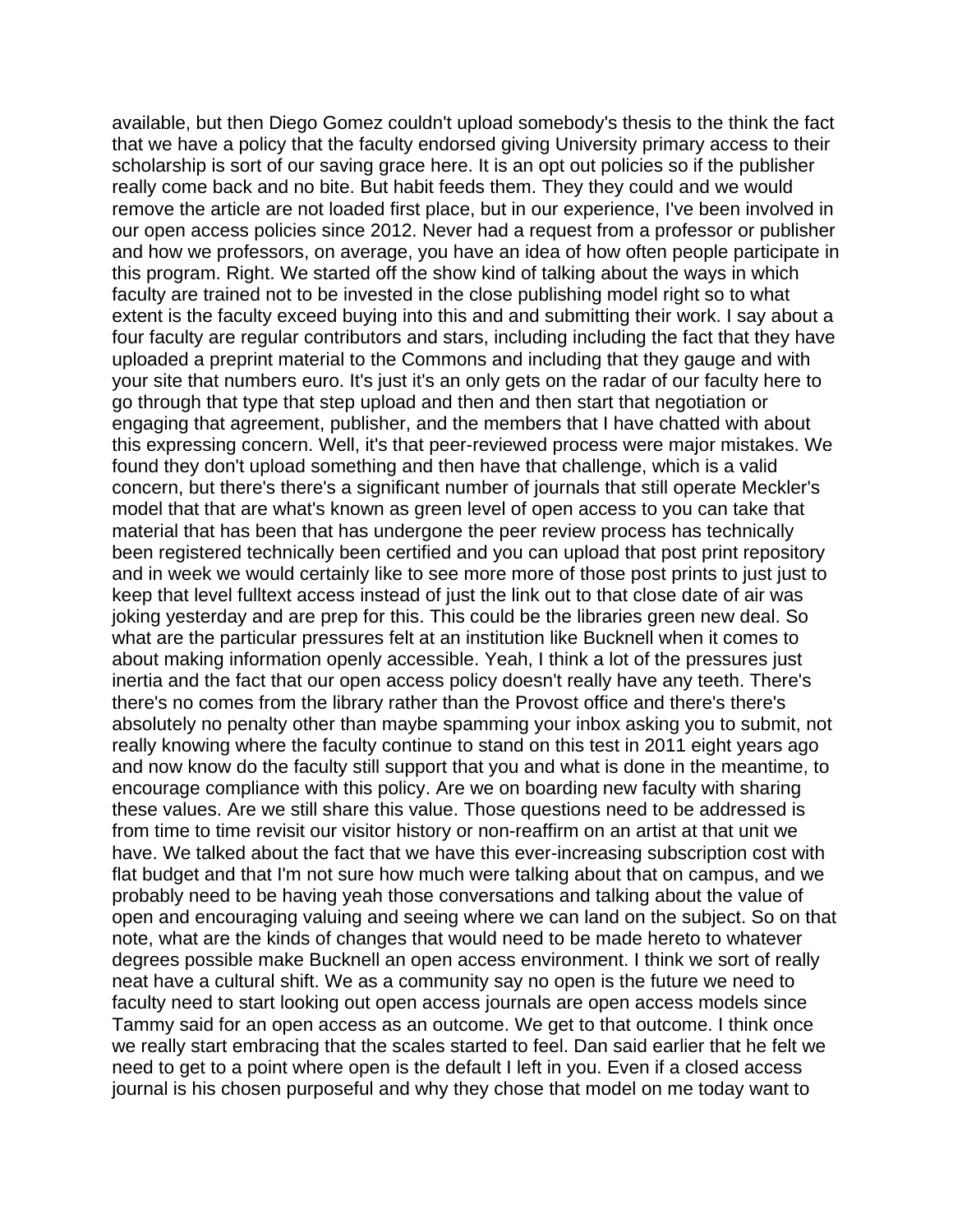patent something or take take 90 that next step further and whatever reason that close model makes sense for our artists are creators their there are certainly valid reasons for restricting access for a time. I suppose I'm not in some of those disciplines were such a priority, but let's just be purposeful you going to do that go with the close model, at least, just admit it to yourself you say about our values that our default is closed rather than open when were in educational institution. I think that's a good point. One drink anything. Certainly, the faculty has a large portion of responsibility to play here but in terms of the buck L itself right as an institution. What are things that that it can be doing right, which would actually progress towards a more open model, whether it's in terms of student access to educational resources or just access to information into communication and spreading awareness on campuses is a great starting point. I also think tenure and promotion process has to be considered there. Yeah, I think you're qualified to weigh in on that it's there. There's an incentive there to stay in this model, the community really pushes back against that. I think that that could go far. Looking at the sort of green, open access were doing. We need to be more intentional about reaching out to faculty and educating said that most of the scholarship that all but fell professors do, could reasonably windup and digital, doesn't so that something were working towards getting a higher rate of compliance problem sooner last few minutes you like to hear each of you maybe talk more on hopeful left right so what what is when you think about it. What is the landscape of both academic publishing, but then access information that you like to live within and then what made it take to get there, I'll go because I have this I am so excited I really am. There are really brilliant people working on the next national Internet. One of them is Tim Berners-Lee. He would love to see us see happen is for us to own our data engage with these various forms so let's think about that and kind play with that idea if we still have these platforms is by Elsie or whatever just chock-full of millions and millions of articles they are and it's growing 4 to 5% every year. What what value will educational institutions give to their students, but that that method of curating the way algorithms can act upon their data or with their data or whatever, you know, just just the algorithms that will support their access to information within these environments, there's the added information must be free also very expensive and UNICEF. This is the world that were moving towards where where information is tenuously free and very very expensive than then we can we can build we can use to use technology to build a world where were we can still engage freely and openly with material but maybe maybe the media firehose though to speak is limited window down based on our our education that we have received like that model. There is there is something there. There is, I firmly believe that the that that is if we own our data is L severe. A lot of these other platforms. There may form a business isn't just the publication of articles anymore. It's it's data there there building profiles for all of us in understanding our research interests in breaking our relevancy in the relevancy of the articles are exposed to, and that's that big issue that we do even touch on in this conversation but it's if that is the world that were going to. Let's at least let it be open and and choose how were going to engage and at what level and let let us keep ownership of our data and you know while we can maybe maybe you can temporarily adopt a user profile to engage and then you can try another user profile look like you got a fear of something down there platforms or we go to this distributed model where you know every institution is curating their own scholarship and there's gorilla librarians out